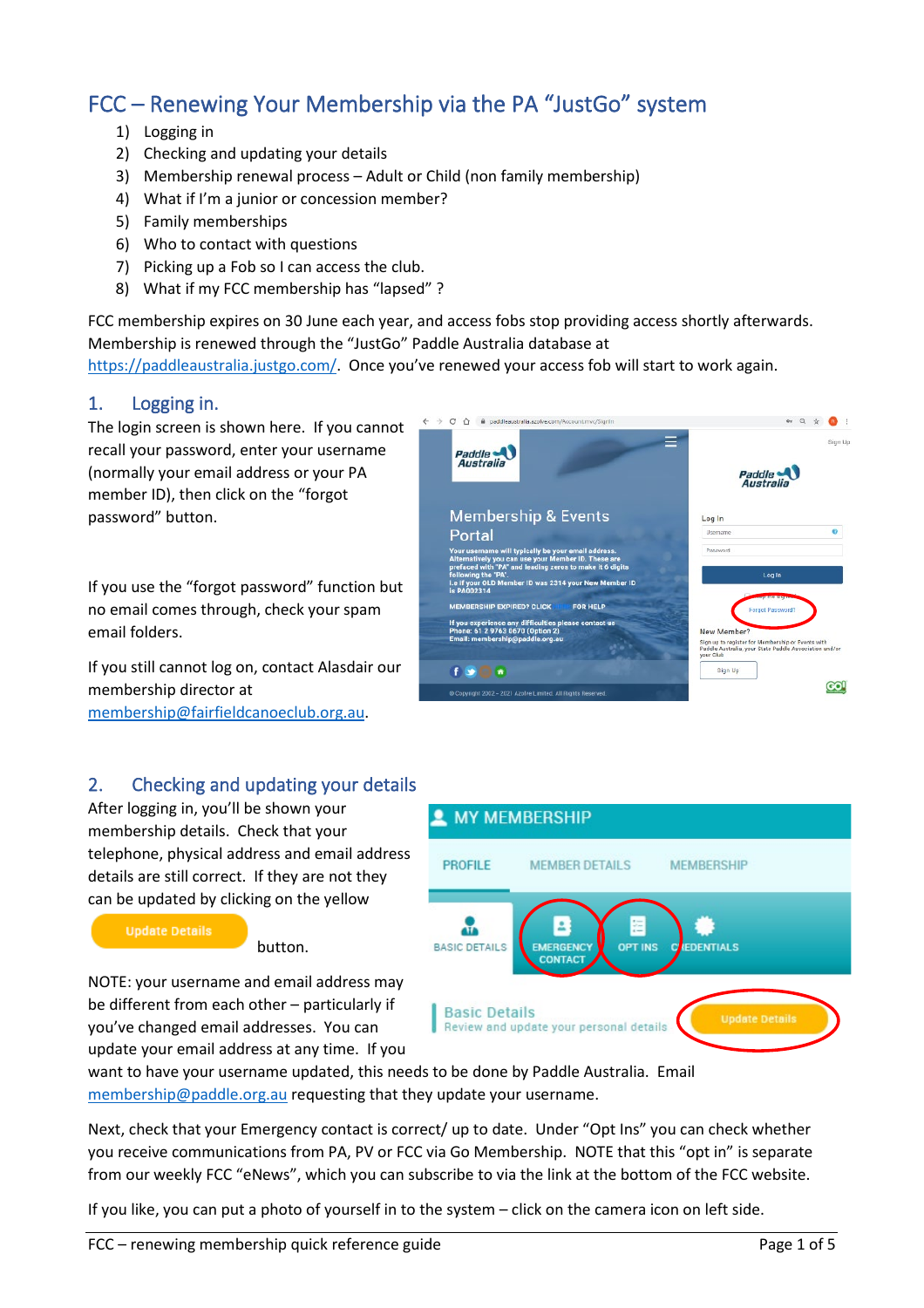Finally – check and update your FCC details – particularly information about any boat(s) that you have stored at FCC. Click on "Member Details" under my membership, then on Fairfield Canoe Club, then Boat Information. Check that the boat type and colour are up to date. The rack number is maintained by our boats and racking director, if it needs correcting, contact Foster at [racking@fairfieldcanoeclub.org.au.](mailto:racking@fairfieldcanoeclub.org.au)

Your FCC fob number (and key no if you are a polo player) are also maintained on this page. If the key number ever needs updating, please contact Alasdair at [membership@fairfieldcanoeclub.org.au.](mailto:membership@fairfieldcanoeclub.org.au)

If you are a senior or concession card holder, or if you are a full time student, tick the "Concession" box. You'll need to ensure that your senior or concession card or student card is presented to us at renewal day.

| <b>2</b> MY MEMBERSHIP                                                         |                                                        |                             |
|--------------------------------------------------------------------------------|--------------------------------------------------------|-----------------------------|
| <b>MEMBER DETAILS</b><br><b>PROFILE</b>                                        | <b>MEMBERSHIP</b>                                      |                             |
| Paddle Australia                                                               | <b>FIRM</b><br>Victoria                                | <b>Fairfield Canoe Club</b> |
| <b>Fairfield Canoe Club Profile</b>                                            |                                                        |                             |
| ٠<br><b>LIFE MEMBER</b><br><b>BOAT</b><br><b>DETAILS</b><br><b>INFORMATION</b> | 團<br><b>CONCESSION</b><br>CO-OP<br><b>SHAREHOLDING</b> |                             |
| Boat 1 Rack                                                                    |                                                        |                             |
| F <sub>6</sub>                                                                 |                                                        |                             |
| Boat 1 Type                                                                    |                                                        |                             |
| K1                                                                             |                                                        |                             |
| Boat 1 Colour                                                                  |                                                        |                             |
| <b>Light Blue</b>                                                              |                                                        |                             |
| Boat 1 Value                                                                   |                                                        |                             |
| <b>CEOD</b>                                                                    |                                                        |                             |

Your shareholding in our Club Cooperative is shown under the Shareholding tab. If your shareholding is being paid off in instalments this value is updated once per year. \$450 is the amount that most people have paid towards shareholding. This field shows the amount that is refundable to you on leaving FCC.

## 3. Membership renewal process – Adult or child (non family membership)

Once all of your details are up to date, click on the Membership tab at the top. There should be a notification for you near the top of the screen that your membership is ready for renewal.





Second, click the "Adult" or "Junior" membership type to select it. You can click on "more info" to find out more about the membership type.

Now scroll down the screen. If you have lost your key, or need to purchase an additional rack space, do this now under the membership selected by "adding to cart" relevant items. NOTE that you should not purchase additional rack spaces unless you have already had such rack spaces approved by the racking coordinator – purchasing them here does not provide approval.

You'll also be prompted now for any missing information, such as emergency contact details.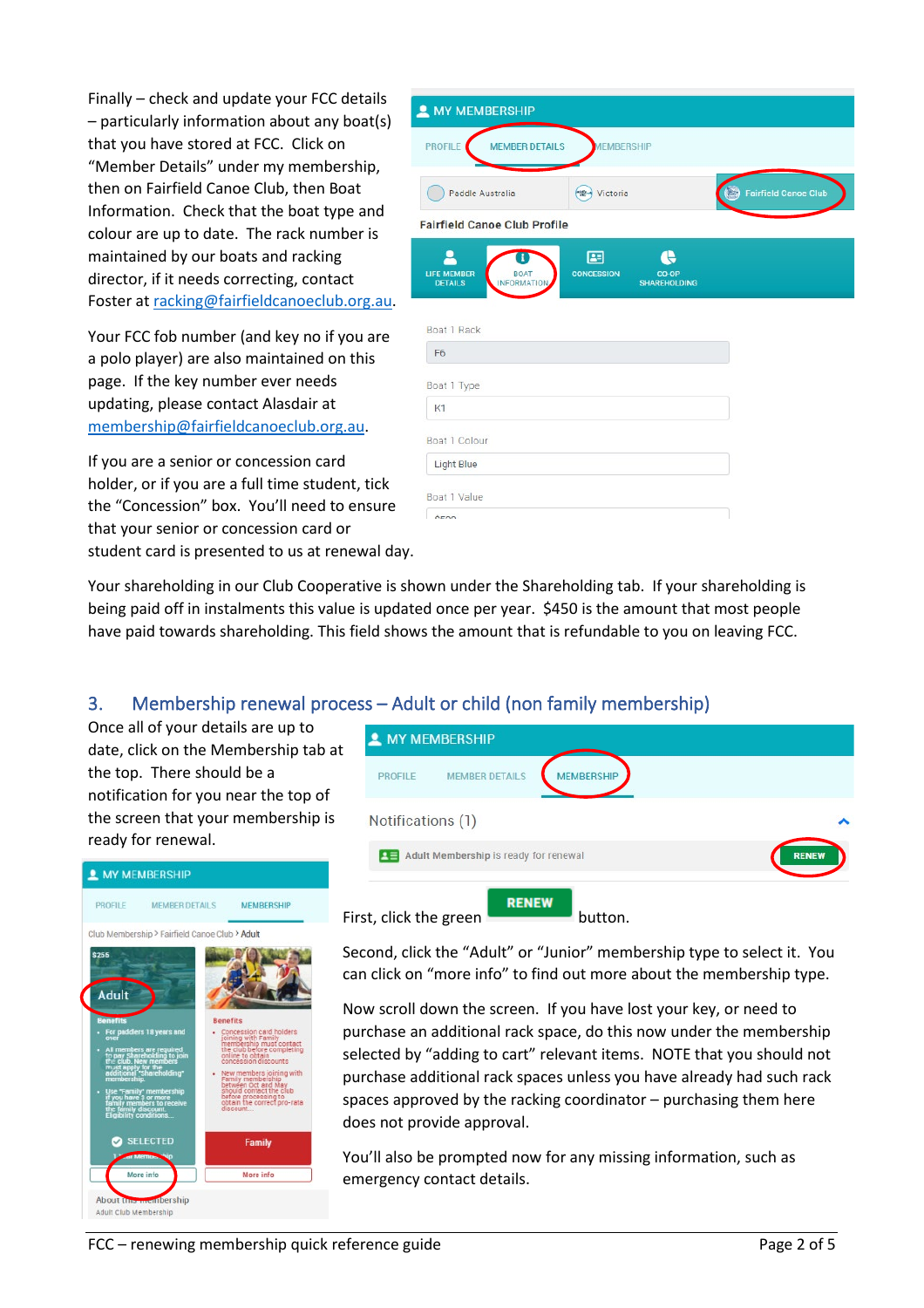Down towards the bottom of the screen you have the opportunity to make a donation to Paddle Australia's "Paddle On Foundation".

You're nearly there!



Click the yellow button and you'll be given the option to go to the checkout, which is where you check that the numbers are right, and enter payment details.

Note that your Paddle Aust and Paddle Vic memberships are automatically added.

Please choose "pay with card" to pay. If you really must pay by other means, then check with our membership director before trying to "Request invoice".



### 4. What if I'm a junior or concession member ?

Australian

If you are an Adult member and have a seniors card, concession card or if you are a full time student, then please ensure that you tick the "Concession" tickbox under your Fairfield Canoe Club profile. This then applies a 50% discount to your FCC annual fees. NOTE: you MUST bring evidence (concession, seniors or student card) along to renewal day to show to a director.

At present, there is no discount for full time students over 18 years old for PA/PV fees, however PA/PV are looking into this possibility for the following year.

| Paddle Australia                     |                                        | $-1$<br>Victoria          |                                                        | <b>Fairfield Canoe Club</b><br><b>E</b> |
|--------------------------------------|----------------------------------------|---------------------------|--------------------------------------------------------|-----------------------------------------|
|                                      | <b>Fairfield Canoe Club Profile</b>    |                           |                                                        |                                         |
| <b>LIFE MEMBER</b><br><b>DETAILS</b> | A<br><b>BOAT</b><br><b>INFORMATION</b> | $\boxed{2}$<br>CONCESSION | CO-OP<br><b>SHAREHOLDING</b>                           |                                         |
| collecting key)                      |                                        |                           | Concession (Must show evidence of concession card when |                                         |

 $\ddot{\phantom{a}}$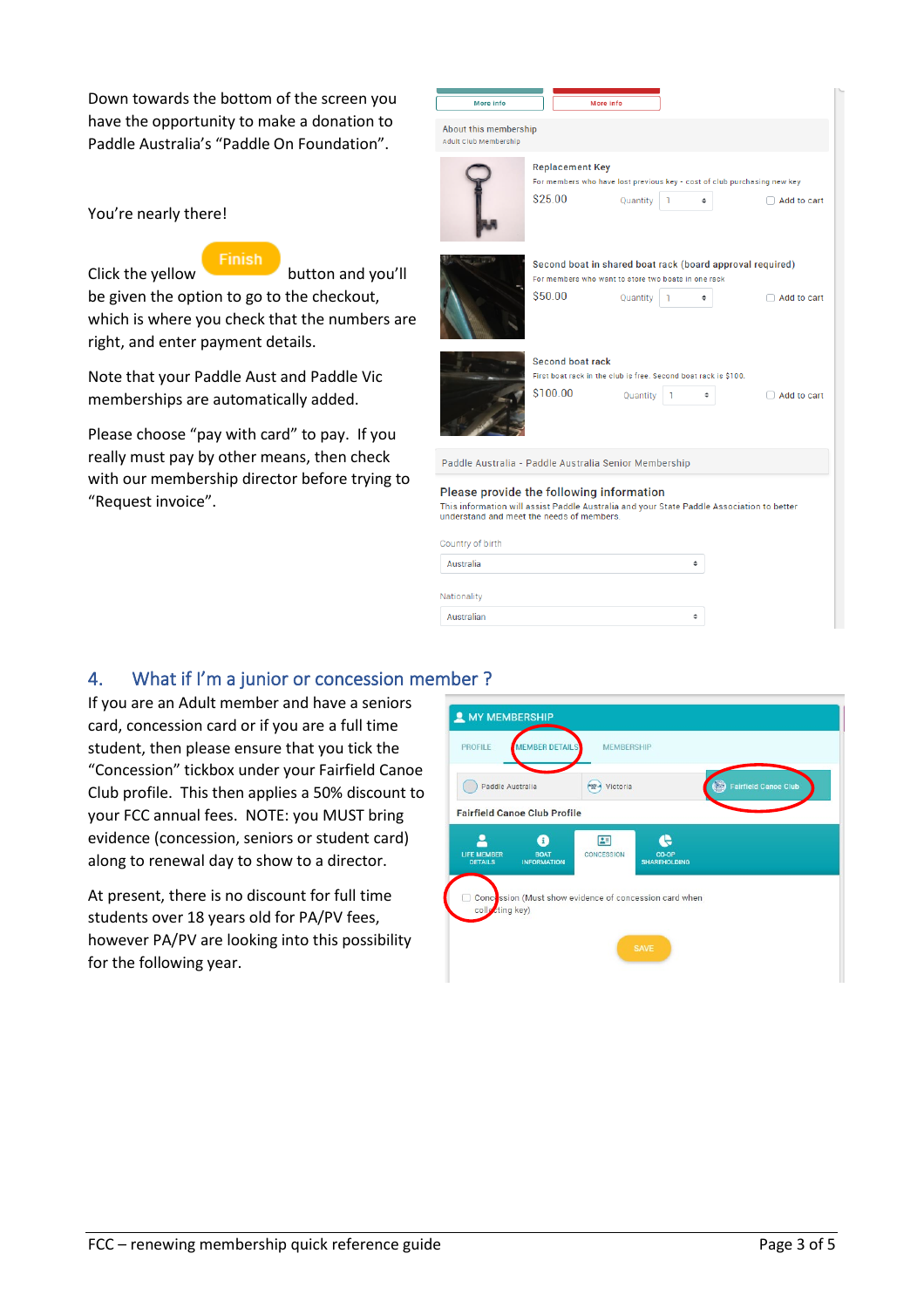### 5. Family Membership

Select

Memb

Adult

If you have one or more children who are members with you, then choose "family membership" rather than Adult or Child membership. This reduces your membership fees: FCC child members which are attached to adult memberships are significantly reduced in cost. Additionally, Paddle Australia/Paddle Victoria reduce their fees by 30% for families of 3 members or more.

Having selected "Family" membership – the red coloured membership type – you now need to tell the system which family members are included in this family membership, this year. Scroll down, and you should see a series of family members listed. For each member you need to click on "select membership" then click on the tick box on the right hand side of the popup to confirm their memb

| \$255                                                                                                                                                                                                                                                                                                                      | Family                                                                                                                                                                                                                                                                                                                                |
|----------------------------------------------------------------------------------------------------------------------------------------------------------------------------------------------------------------------------------------------------------------------------------------------------------------------------|---------------------------------------------------------------------------------------------------------------------------------------------------------------------------------------------------------------------------------------------------------------------------------------------------------------------------------------|
| <b>Benefits</b>                                                                                                                                                                                                                                                                                                            | <b>Benefits</b>                                                                                                                                                                                                                                                                                                                       |
| For paddlers 18 years and<br>over<br>All members are required<br>to pay Shareholding to join<br>the club. New members<br>must apply for the<br>additional "Shareholding"<br>membership.<br>Use "Family" membership<br>if you have 3 or more<br>family members to receive<br>the family discount.<br>Eligibility conditions | <b>Concession card holders</b><br>joining with Family<br>membership must contact<br>the club before completing<br>online to obtain<br>concession discounts<br>New members joining with<br>Family membership<br>between Oct and May<br>٠<br>should contact the club<br>before processing to<br>obtain the correct pro-rata<br>discount |
| <b>Adult</b><br>1 Year Membership                                                                                                                                                                                                                                                                                          | <b>SELECTED</b><br><b>Membership</b>                                                                                                                                                                                                                                                                                                  |
| More info                                                                                                                                                                                                                                                                                                                  | More info                                                                                                                                                                                                                                                                                                                             |

Club Membership > Fairfield Canoe Club > Family

#### About this membership

30% discount off Paddle Australia and State Paddle Association membership fees for families. Minimum of 3 family members. Maximum of two members 18 years and over. Up to six children

ல

| ership<br>a membership                     | $\times$       | Your Name<br>Date of birth: 1<br><b>Select Membership</b> |      |
|--------------------------------------------|----------------|-----------------------------------------------------------|------|
| ership                                     | Price<br>\$160 | Child's Name<br>Date of birth: 1                          |      |
|                                            |                | <b>Select Membership</b><br>Add Family Member             |      |
| tick each family member the screen changes |                |                                                           | Next |

As you tick each family member, the screen changes from "Select membership" to "Change or Remove".

Once all family members have been added to this year's membership … you have the option to add additional family members (eg if a new child is now becoming a club member).



each family member – where you can scroll down, and down add lost key purchase, boat rack purchase etc. If family members are students – then this is the place to add their student numbers too.

### Finish

Finally - click the yellow button and you'll be given the option to go to the checkout, which is where you check that the numbers are right, and enter payment details. Please choose "pay with card" to